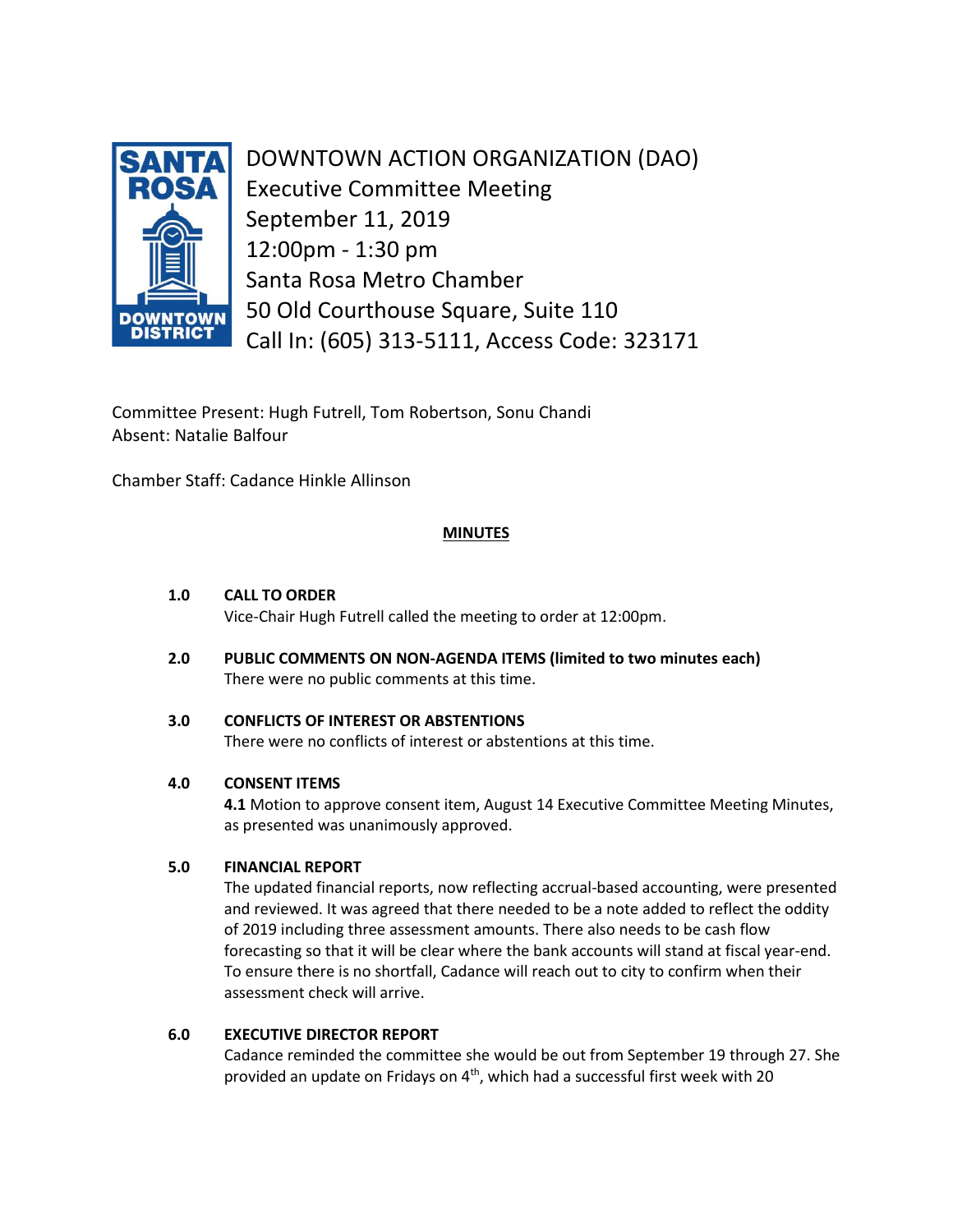businesses participating. The DAO aims to continue promoting and growing the event organically.

She shared that three info sessions are moving forward: Homelessness in September, Trash Collection in October and Parking in November. There won't be one held in December and the annual meeting will serve as the primary January meeting, taking place on January 15.

There is progress being made on the Rebuild North Bay grant, which will be submitted soon and include lights, planter upgrades and light pole painting along 4<sup>th</sup>, 5<sup>th</sup> and Mendocino.

It was asked whether the DAO has taken any action to get oversight into events happening in the downtown core. No action has been taken, but it was determined that the DAO should propose to the city that they DAO needs to approve events before they are permitted. The DAO would like to ultimately move toward having ownership over all programming in the Square as well as staffing to manage events and agreed that strategic planning should be undertaken to determine how and when that might occur. This will be discussed in more detail at a future Executive Committee meeting.

### **7.0 STREET LEVEL SERVICES DISCUSSION**

Further discussion around street level services will be delayed until Chair, Natalie Balfour, can be present.

#### **8.0 PRELIMINARY 2020 BUDGET DISCUSSION**

Cadance shared a preliminary budget that highlighted about \$50,000 not accounted for beyond basic services. Hugh reminded everyone that additional assessment dollars, as a result of new square footage, would be coming in next year, but that the amount was not significant enough that it should be figured into the budget. He also reminded the committee that 6% of the budget should go into contingency, which leaves about \$20,000 to allocate elsewhere.

Cadance suggested that there are four potential priorities for allocation

- 1. Provide an incentive, compensation or bonus to the StreetPlus manager
- 2. Complete work on Courthouse Square if unable to be completed with 2019 budget
- 3. Complete downtown beautification efforts if not enough funding is granted
- 4. Marketing funds to promote downtown as a place to shop, eat, visit, etc.

There was agreement that there should be some sort of increased financial compensation for the Street Plus manager. Tom suggested new trees along 4<sup>th</sup> Street should be included in a future budget. Hugh recommended that \$10,000 be allocated for compensation and upgrades. Cadance will compile options which will be discussed at the next Executive Committee meeting and if consensus occurs, it will be presented to the board in October, at which point they can request changes or further research.